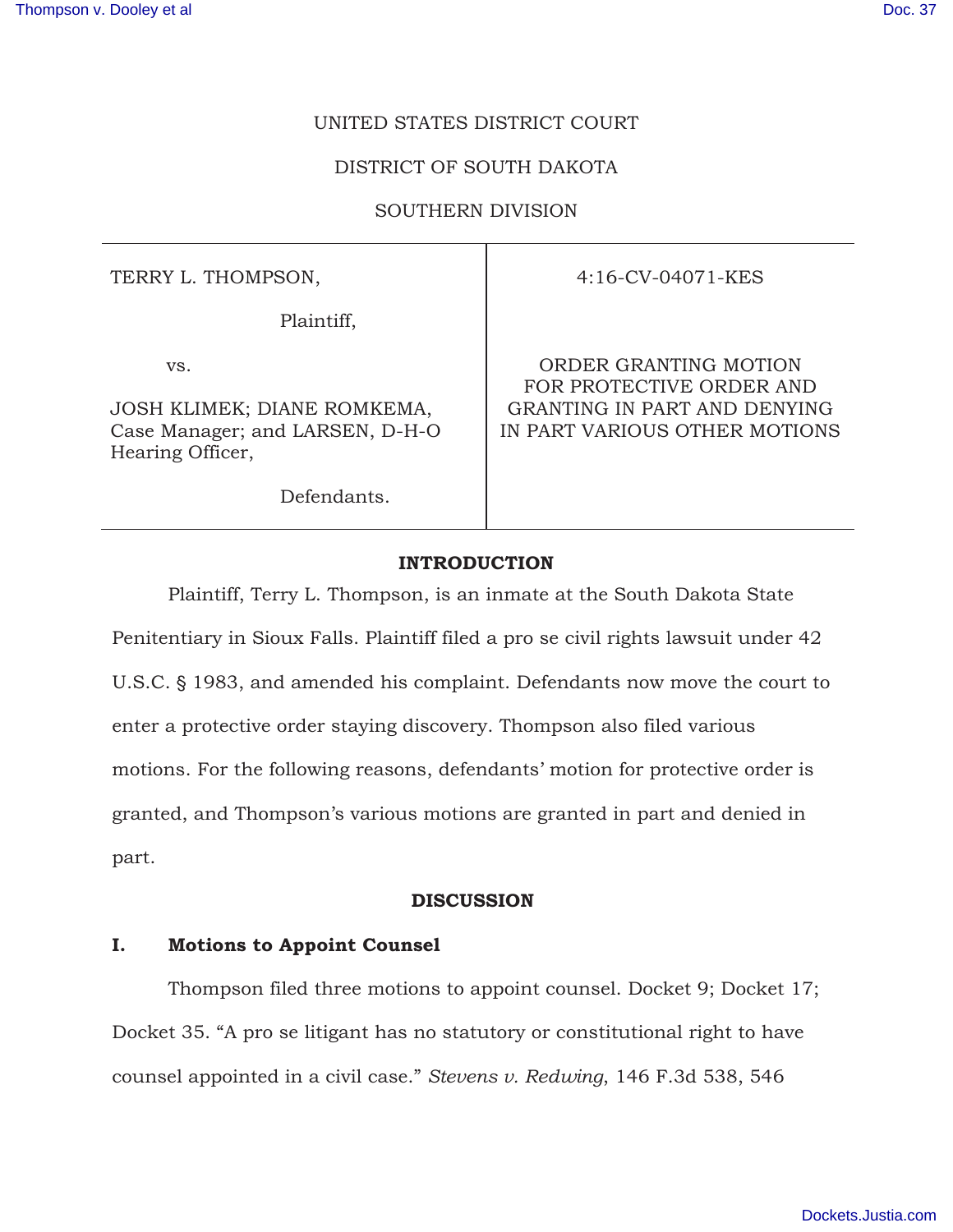(8th Cir. 1998). In determining whether to appoint counsel to a pro se litigant, the district court considers the complexity of the case, the ability of the litigant to investigate the facts, the existence of conflicting testimony, and the litigant's ability to present his claim. *Id*. At this point, Thompson is able to present his claim, and his claims are not complex. It is too early in the litigation to determine the other factors. Therefore, Thompson's motions to appoint counsel are denied.

#### **II. Motion to Amend Jury Demand**

 Thompson moves to amend the request for damages from \$20,000 to \$500,000 against each defendant. Docket 11. Defendants have not objected to this motion and the court finds that it is in the interest of justice. *See* Fed. R. Civ. P. 15(a)(2) ("The court should freely give leave [to amend] when justice so requires"). Thompson's motion to amend the jury demand is granted.

### **III. Motion to Strike Quash Irrelevant Material from Record**

 Thompson moves to strike from the record evidence that he alleges is not relevant to his claim and is hearsay. Docket 16. He does not identify the evidence. Defendants have only answered Thompson's complaint and responded to his factual allegations. They have not introduced any evidence. Therefore, Thompson's motion is denied.

### **IV. Motion for Discovery**

 Thompson moves the court to order defendants to provide him with discovery. Docket 18. Thompson seeks his prison disciplinary, administrative, and medical records. *Id*. Defendants have not responded to this request.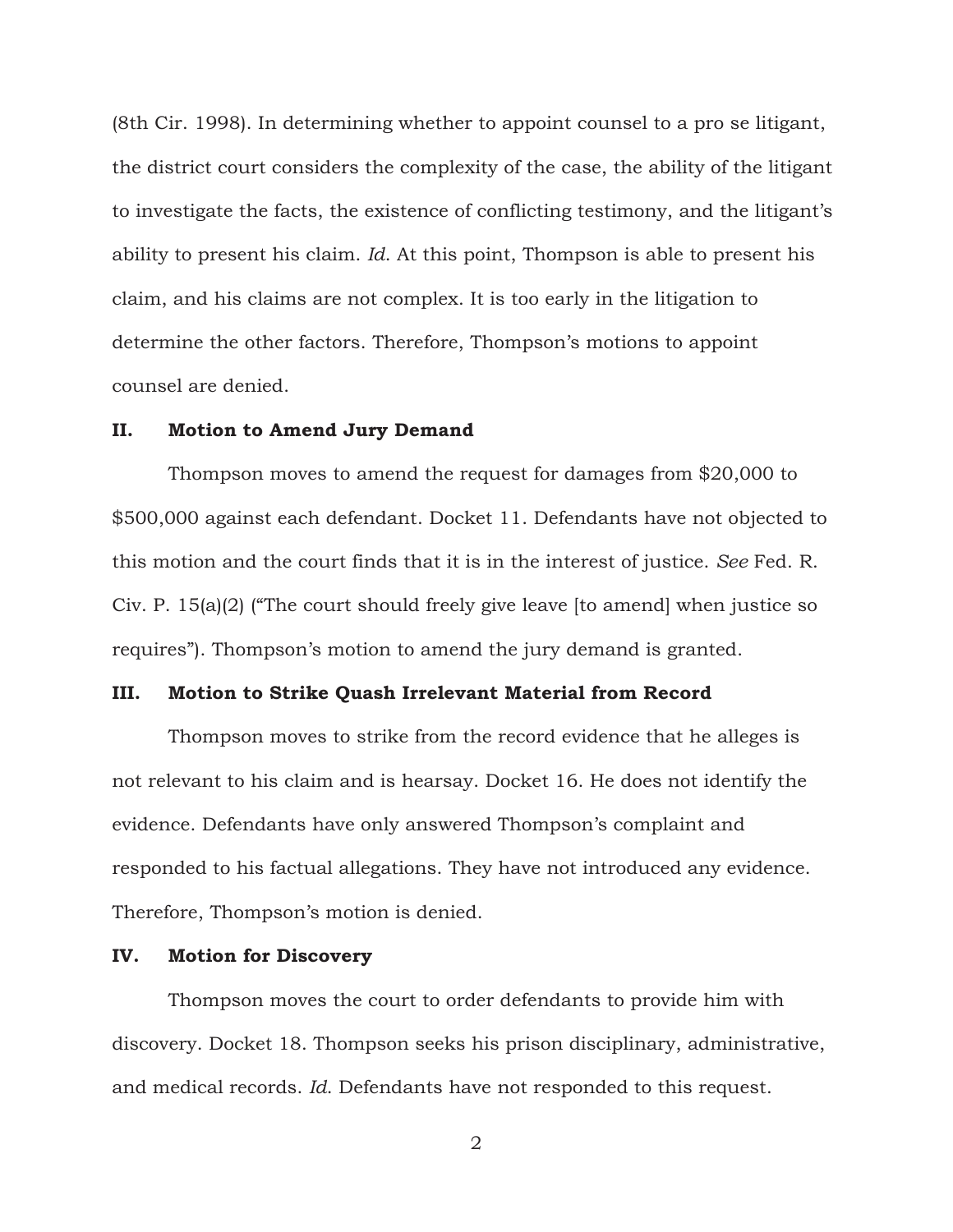Because it appears that this information will be necessary for Thompson to respond to defendants' motion for summary judgment based on qualified immunity, the court grants Thompson's motion.

 Thompson requests "all grievances on all defendants" and their "disciplinary records." *Id*. ¶ 3. To the extent Thompson seeks grievances he filed against defendants and defendants' disciplinary records that concern Thompson, the motion is granted. To the extent that Thompson seeks grievances other inmates filed against defendants or the disciplinary records that do not concern Thompson, the motion is denied.

#### **V. Motion to Order Subpoena**

 Thompson requests that the court subpoena certain witnesses. Docket 19. A subpoena's "function is to compel the attendance of witnesses and the production of documents so that the court may have access to all of the available information for the determination of controversies before it." 9A Charles Alan Wright et al., *Federal Practice and Procedure* § 2451 (3d ed. 1998). This motion is premature before the qualified immunity determination. Therefore, it is denied.

## **VI. Motions to Amend**

 Thompson filed three amended complaints. Dockets 20, 21, and 22. All three amended complaints were filed after defendants filed their answer and after Thompson had previously amended his complaint. Dockets 3 and 14. Under Federal Rule of Civil Procedure 15(a)(2), Thompson could amend his pleading "only with the opposing party's written consent or the court's leave."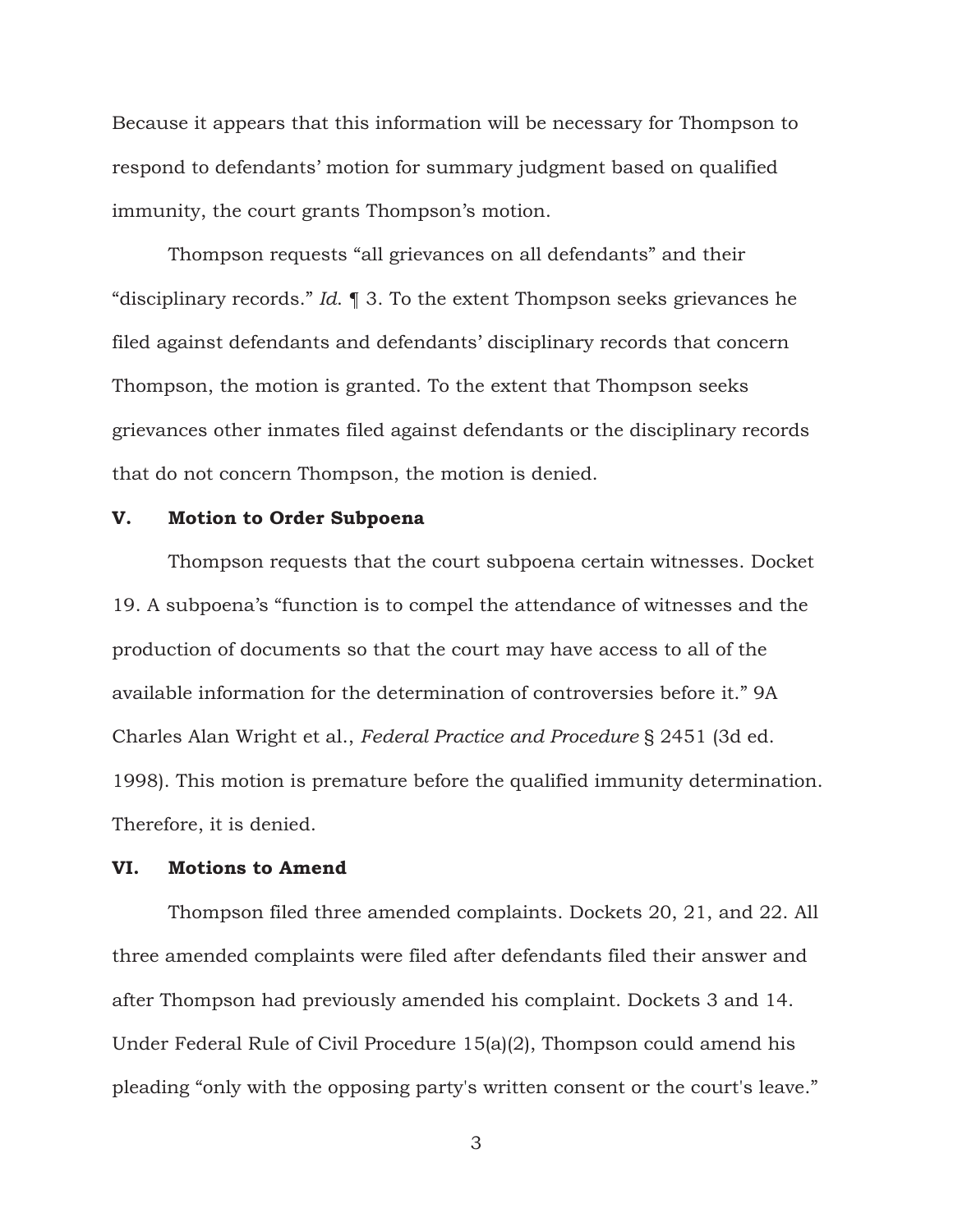Thompson had neither. The court will grant leave to amend only "when justice so requires." *Id*. Thompson has not shown that justice requires three further amendments of his complaint, so the motions to amend are denied.

#### **VII. Motion for Monetary Damages**

 Thompson filed a motion to request \$500,000 in damages from defendants. Docket 23. Because the court has already granted him leave to amend the relief requested in his complaint, *see* Section II, this motion is denied as moot.

### **VIII. Motion to Add Defendant**

 Thompson moves to add Lee Kaufenberg as a defendant. Docket 25. Defendants object to this motion, arguing that Thompson cannot state a claim against Kaufenberg. Docket 32. The court disagrees.

 In the order directing service, the court found that Thompson had stated an Eighth Amendment claim because he alleged "that he told defendants that he was sick and they punished him." Docket 7 at 8. The court found that Thompson stated a retaliation claim because he alleged that "he was punished for seeking aid from prison staff." *Id*. Thompson alleges that Kaufenberg investigated the incident that gave rise to his discipline and that Kaufenberg filed the write up that sent Thompson to the Segregated Housing Unit. Docket 25 ¶¶ 1-2. Therefore, Thompson states Eighth Amendment and retaliation claims against Kaufenberg, and his motion to add Kaufenberg as a defendant is granted.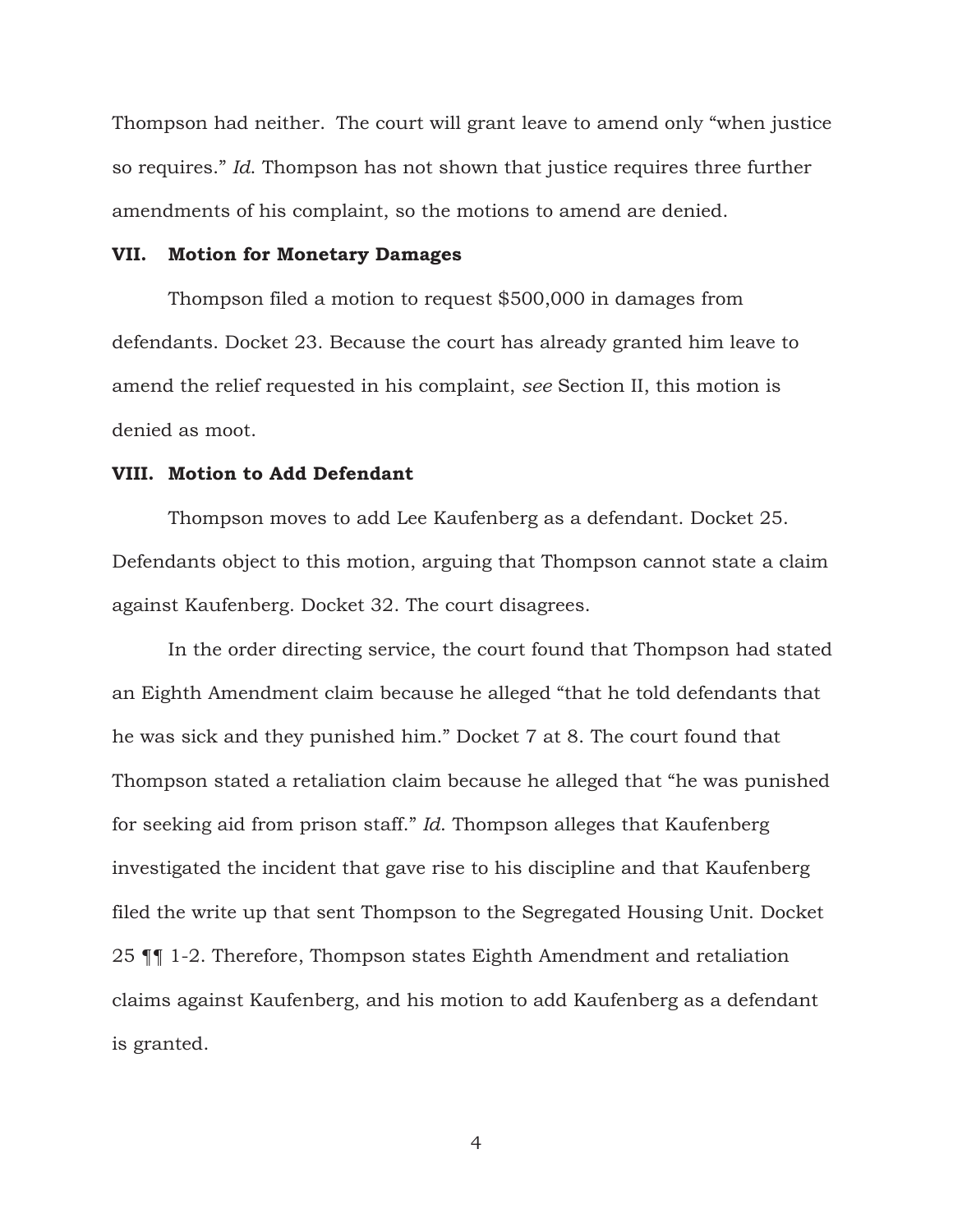#### **IX. Motion for Judicial Notice of Power of Attorney**

 Thompson filed a motion asking for power of attorney to be granted to his family members in case he gets sick or dies. Docket 26. It is not clear what relief or action Thompson seeks with this motion. Thompson's family members do not need court authorization to act on his behalf. Therefore, Thompson's motion is denied.

## **X. Supplemental Motion**

 Thompson moves to have a letter he sent to the parole board "amended to" his case. Docket 29. In his complaint, Thompson did not raise any claims concerning the parole board. Therefore, this document is irrelevant to his case, and his motion is denied.

 Throughout his motions, Thompson raises issues concerning his current access to the law library and the alleged retaliation his is experiencing because he filed this action. These issues are not before the court. Thompson did not raise them in his first amended complaint. If Thompson wishes to raise these claims, he must file a motion to amend his complaint and a proposed amended complaint that includes *all* of the claims he brings in this action or he should file a separate lawsuit.

#### **XI. Motion for Protective Order**

 Defendants move the court to enter a protective order, arguing they are entitled to qualified immunity. Docket 30. The court grants this motion. Defendants must provide Thompson with the discovery he seeks, as discussed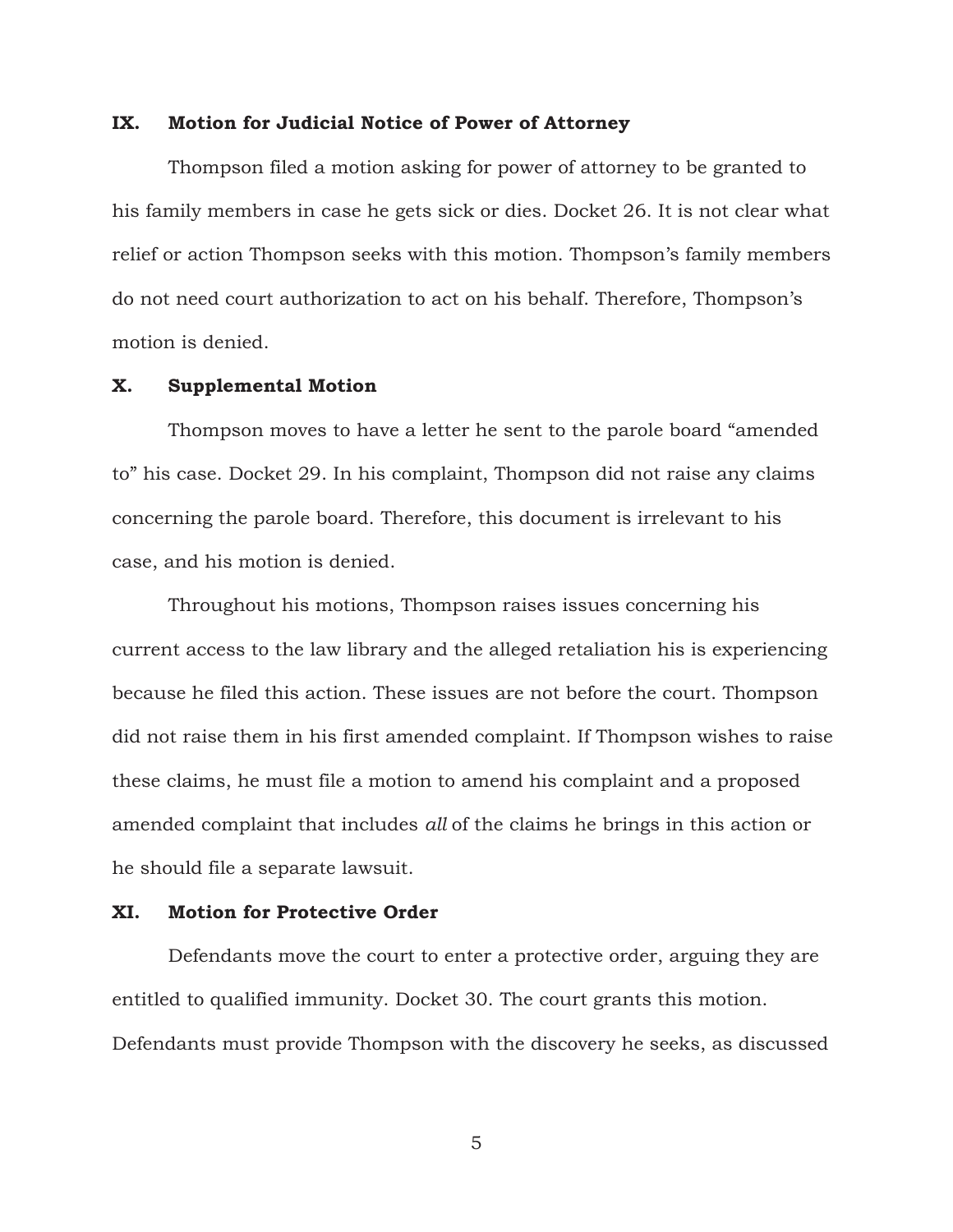above, but other than those documents, discovery is stayed until defendants file their motion for summary judgment based on qualified immunity.

#### **XII. Various Motions**

Thompson filed a motion seeking various actions from the court. Docket 35. First, he requests a private heart specialist to examine him. *Id*. ¶ 2. Because it is premature to grant this request, the request is denied.

Thompson also requests that an investigator be appointed. *Id*. ¶ 6. He does not explain why he wants an investigator. At this time, his motion is denied. Thompson also requests that a federal government official be present at his parole hearing. *Id*. ¶ 24. Thompson does not explain on what grounds he makes this requests, and he does not have a statutory right to this relief. Therefore, Thompson's motion is denied.

Thompson moves to file a malpractice lawsuit against a doctor who examined him. *Id*. ¶ 8. Medical malpractice is not a cognizable claim under § 1983. *See Roberts v. Dr. Blackwell*, 205 F.3d 1347 (8th Cir. 2000) (upholding dismissal of medical malpractice claim under § 1983). If Thompson wishes to file a medical malpractice claim, he must files a separate lawsuit to do so. Thompson's motion to add a malpractice claim is denied.

Thompson also requests that he be given a copy of his medical records. Because the court previously granted Thompson's motion for discovery seeking the same records, his motion is denied as moot.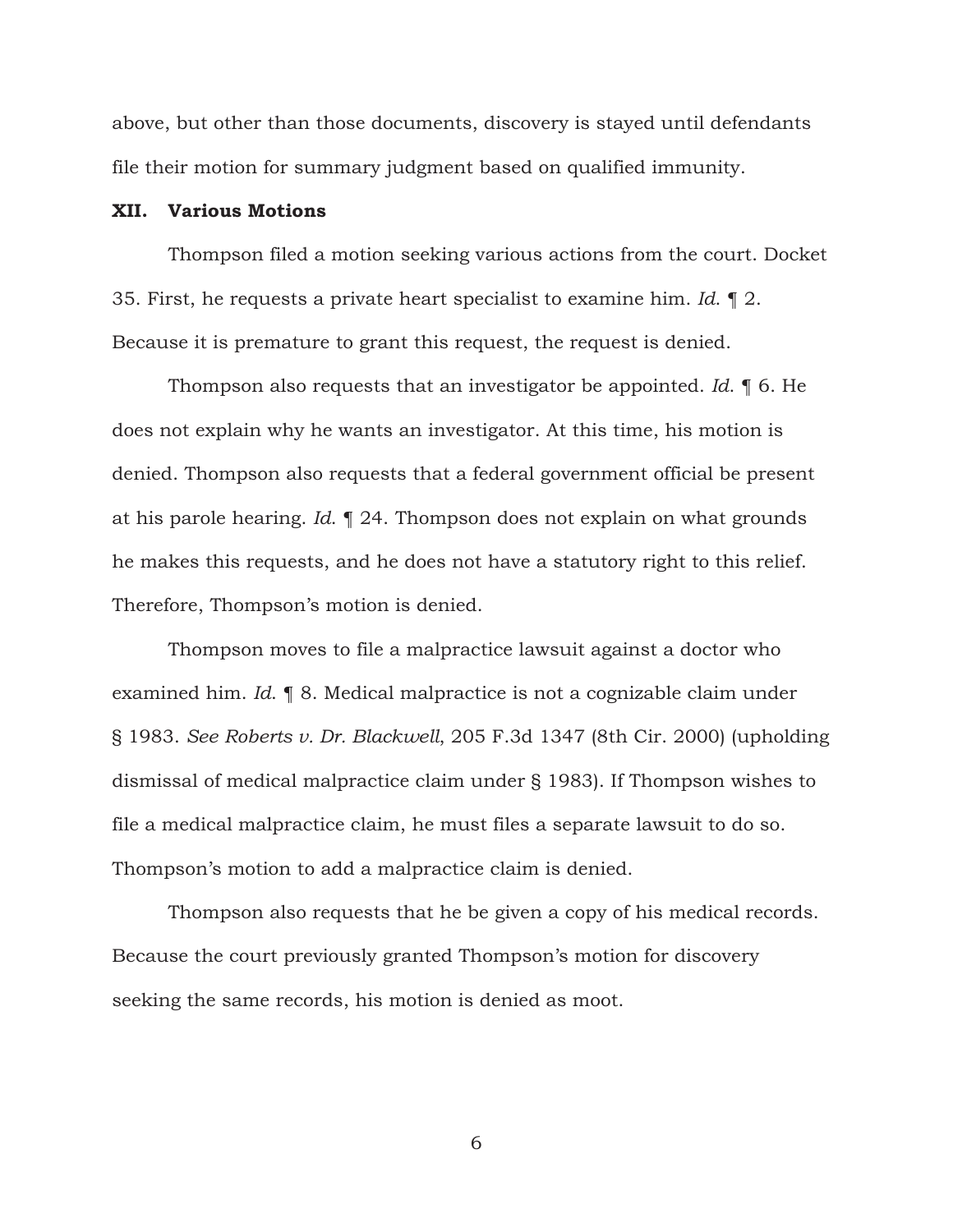It is ORDERED:

- 1. Thompson's motions to appoint counsel (Docket 9; Docket 17; Docket 35) are denied.
- 2. Thompson's motion to amend jury demand (Docket 11) is granted.
- 3. Thompson's motion to strike quash irrelevant material from the record (Docket 16) is denied.
- 4. Thompson's motion for discovery (Docket 18) is granted. Defendants shall provide Thompson with the discovery he seeks as stated in this order by January 21, 2019.
- 5. Thompson's motion to order subpoena amended complaint summons (Docket 19) is denied.
- 6. Thompson's motions to amend the complaint (Docket 20; Docket 21; Docket 22) are denied.
- 7. Thompson's motion to amend his request for monetary damages (Docket 23) is granted.
- 8. Thompson's motion to add defendant (Docket 25) is granted. Kaufenberg is added as a defendant.
- 9. Thompson's motion for judicial notice of power of attorney (Docket 26) is denied.
- 10. Defendants' motion for protective order (Docket 30) is granted. Other than stated in this opinion, discovery is stayed.
- 11. Defendants shall file their motion for summary judgment by January 21, 2019.